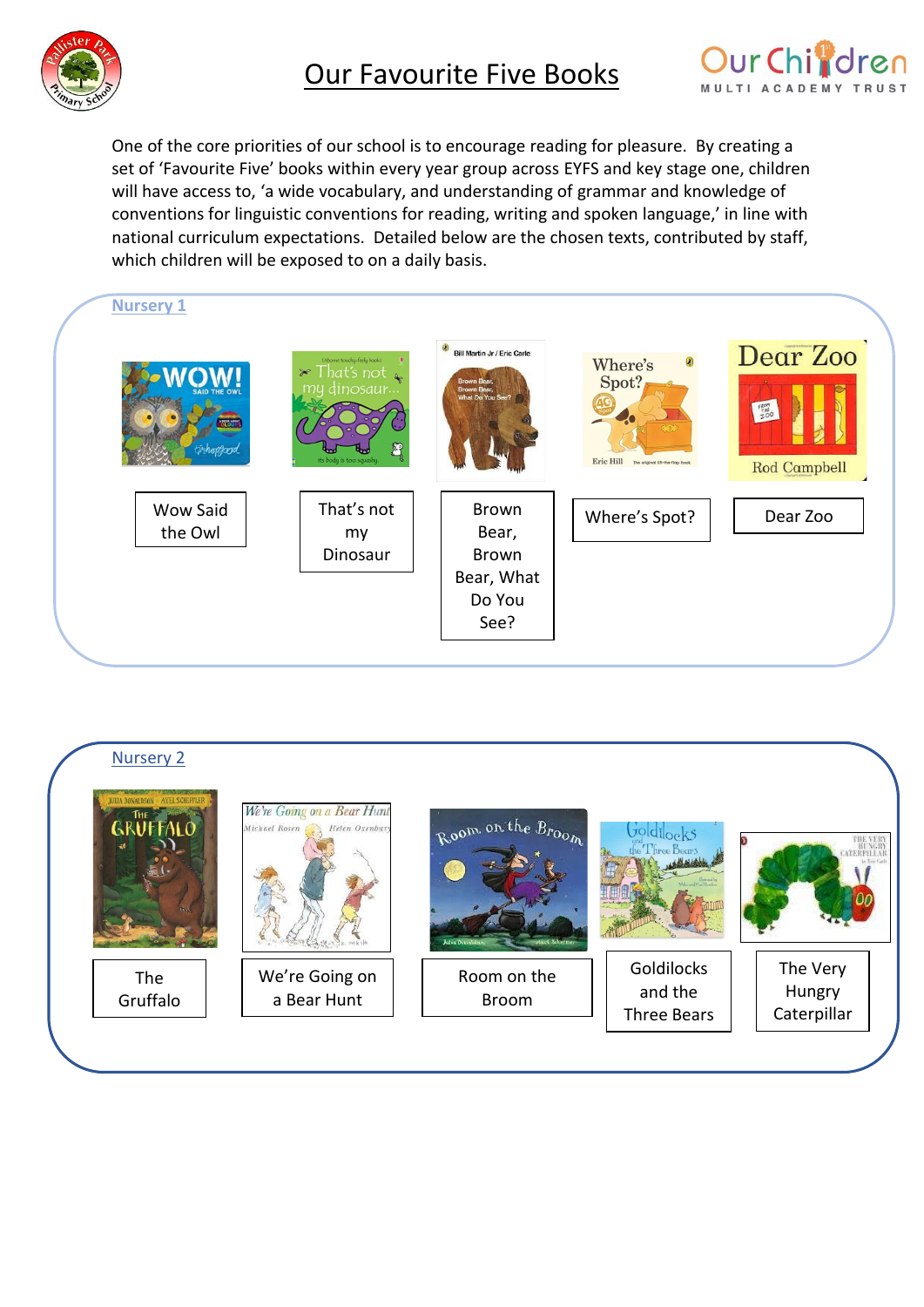

Year 1



Year 2